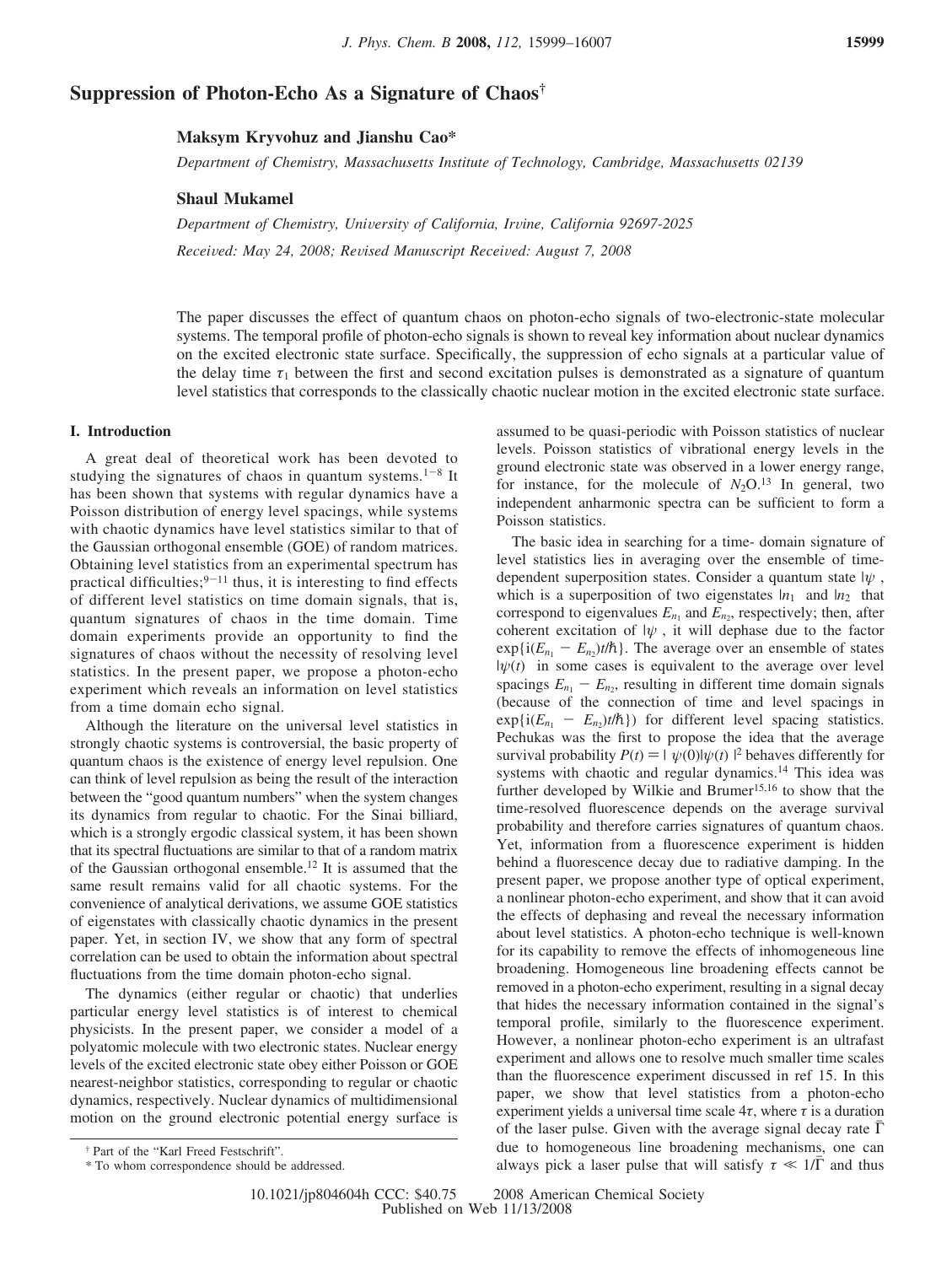

Figure 1. The molecular level scheme for a two-level system.

obtain *clean* information about the signal at time 4*τ*, which is not possible in the fluorescence experiment.

Consideration of a nonlinear experiment to extract information about chaos is also interesting in the context of recent studies of the effect of chaos in classical response theory. It was suggested by Mukamel and co-workers<sup>17</sup> that classical nonlinear response functions are good indicators of chaotic dynamics since stability matrices diverge linearly in time $18-22$  for systems with quasi-periodic dynamics and exponentially for systems with chaotic dynamics. Chernyak and co-workers have recently shown<sup>23,24</sup> that classical nonlinear response functions exhibit frequency domain signatures of chaotic motions.

The present paper is organized as follows. In section II, we describe the nonlinear experiment and analytically derive the expression for the third-order polarization. In section III, we consider the differences in a photon-echo signal for systems with regular and irregular dynamics. In section IV, we discuss the effects of impurities of the spectral level statistics on the photon-echo signal. In section V, we discuss the suppression of the photon-echo signal at time  $\tau_1 = 4\tau$  for chaotic systems.

#### **II. Theory Section**

We consider a system with two electronic states, ground  $|g\rangle$ and excited  $|e\rangle$ . The adiabatic Hamiltonian of the system is given by

$$
H = \mathrm{lg}\rangle H_{\mathrm{g}}\langle \mathrm{g}\vert + \mathrm{le}\rangle (H_{\mathrm{e}} + \omega_{\mathrm{eg}})\langle \mathrm{el} \tag{1}
$$

where  $H_{g}$  is the nuclear Hamiltonian on the ground electronic potential surface, *H*<sup>e</sup> is the nuclear Hamiltonian on the excited electronic potential surface, and *ω*eg is the electronic gap between the minima of both potentials (Figure 1). The nuclear dynamics of interest (either regular or chaotic) corresponds to Hamiltonian  $H_e$ , and thus, the statistics of nuclear energy levels in the excited electronic state is assumed to be either random (Poisson ensemble) or correlated (Gaussian orthogonal ensemble). Physically, only particular areas of the energy level spectrum of  $H_e$  obey particular level statistics; at low energies, nuclear dynamics is mostly quasiperiodic, and thus, the corresponding level statistics should be that of the Poisson ensemble, while at high energies, it can be chaotic with the corresponding statistics of the GOE. By changing the carrier frequency of the excitation pulse, we can select the energy region of interest.

The most common technique in nonlinear spectroscopy is a three-pulse photon-echo experiment. In this experiment, a system



**Figure 2.** Three-pulse photon-echo experiment depicted in (a) space and (b) time. $25$ 

is irradiated with three subsequent pulses with delay periods of  $\tau_1$  and  $\tau_2$  between them. The measurement is done at time *t* after the third pulse (Figure 2). The electric field acting on a system is

$$
E(\mathbf{r}, t) = E_1(t + \tau_2 + \tau_1) \exp(i\mathbf{k}_1 \mathbf{r} - i\omega_1 t) +
$$
  
\n
$$
E_2(t + \tau_2) \exp(i\mathbf{k}_2 \mathbf{r} - i\omega_2 t) + E_3(t) \exp(i\mathbf{k}_3 \mathbf{r} - i\omega_3 t) (2)
$$

where  $\omega_i$  and  $\mathbf{k}_i$  are frequencies and wave vectors of the incident waves and  $E_j(t)$  denotes the temporal envelope. We assume that all three pulses have the same frequencies  $\omega_1 = \omega_2 = \omega_3 = \omega_0$ and temporal envelopes  $E(t) = E_0 \exp(-t^2/2\tau^2)$ , although they<br>have different wavevectors **k**. The photon-echo signal is have different wavevectors **k***j*. The photon-echo signal is measured in the direction  $\mathbf{k}_s = \mathbf{k}_3 + \mathbf{k}_2 - \mathbf{k}_1$ .<sup>25</sup> The corresponding nonlinear polarization is given by<sup>25</sup>

$$
P^{(3)}(\mathbf{k}_{s} = \mathbf{k}_{3} + \mathbf{k}_{2} - \mathbf{k}_{1}, t)
$$
  
=  $\left(\frac{\mathbf{i}}{h}\right)^{3} \int_{0}^{\infty} dt_{3} \int_{0}^{\infty} dt_{2} \int_{0}^{\infty} dt_{1} [R_{2}(t_{3}, t_{2}, t_{1}) +$   
 $R_{3}(t_{3}, t_{2}, t_{1})] \times E_{3}(t - t_{3}) E_{2}(t + \tau_{2} - t_{3} - t_{2}) E_{1}^{*}(t + \tau_{1} +$   
 $\tau_{2} - t_{3} - t_{2} - t_{1}) \times \exp[i(\omega_{0} - \omega_{eg})(t_{3} - t_{1})]$  (3)

where the two response terms in the photon-echo signal are

$$
R_2(t_3, t_2, t_1) = \left\langle \hat{\mu} \exp\left[\frac{i}{\hbar}H_e(t_1 + t_2)\right] \hat{\mu} \exp\left[\frac{i}{\hbar}H_g t_3\right] \hat{\mu} \times \exp\left[-\frac{i}{\hbar}H_e(t_2 + t_3)\right] \hat{\mu} \exp\left[-\frac{i}{\hbar}H_g t_1\right] \rho_g \right\rangle (4)
$$

$$
R_3(t_3, t_2, t_1) = \left\langle \hat{\mu} \exp\left[\frac{i}{\hbar} H_c t_1\right] \hat{\mu} \exp\left[\frac{i}{\hbar} H_g(t_2 + t_3)\right] \hat{\mu} \times \exp\left[-\frac{i}{\hbar} H_c t_3\right] \hat{\mu} \exp\left[-\frac{i}{\hbar} H_g(t_1 + t_2)\right] \rho_g \right\rangle (5)
$$

Here,  $\hat{\mu}$  is an electronic dipole moment operator,  $\rho_{g}$  =  $\sum_{i=1}^{N} a_{i} |g_{n}\rangle\langle g_{n}|$  is a ground-state nuclear density operator, with  $a_n$  as the population of the *n*th vibrational level  $|g_n\rangle$  of the ground electronic state and *N* as the total number of initially populated ground vibrational states. The distribution of populations is Boltzmann, that is,  $a_n = \exp(-\beta E_n)$ , where  $\beta = 1/kT$ .

Assuming that pulses do not overlap, that is,  $t$ ,  $\tau_2$ ,  $\tau_1 > \tau$ , (which is actually the necessary condition for deriving eq 3), we can set the lower limit for the integrals in eq 3 to  $-\infty$ . Using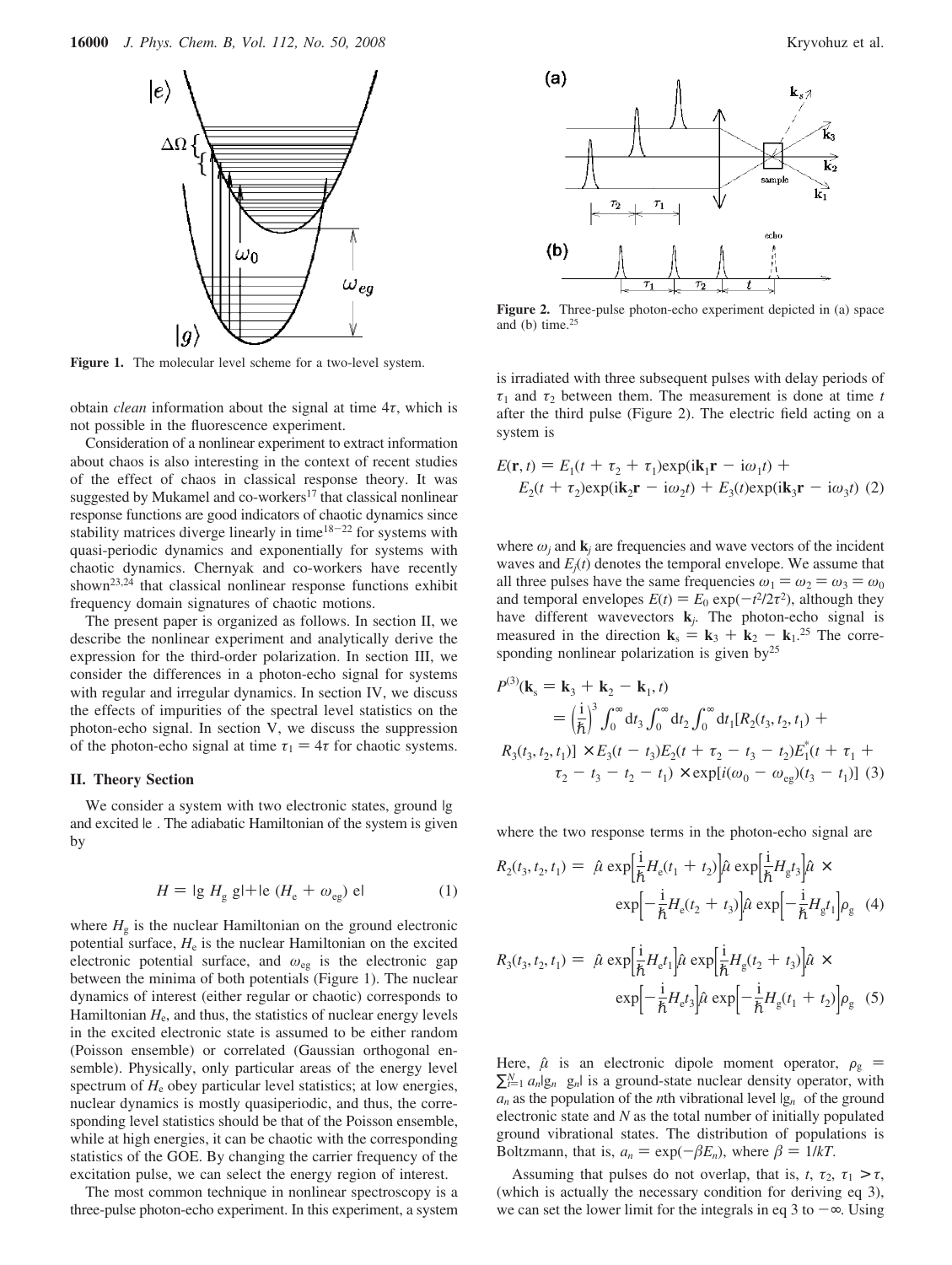Suppression of Photon-Echo As a Signature of Chaos *J. Phys. Chem. B, Vol. 112, No. 50, 2008* **16001**

a completeness relation  $\sum |n\rangle\langle n| = 1$  in eqs 4 and 5 repeatedly, we obtain

$$
R_2(t_3, t_2, t_1) = \sum_{n,k,u,v} \langle g_n | \hat{\mu} | e_u \rangle \times
$$
  
\n
$$
\exp \left[ \frac{i}{\hbar} E_u^e(t_1 + t_2) \right] \langle e_u | \hat{\mu} | g_k \rangle \exp \left[ \frac{i}{\hbar} E_k^g t_3 \right] \langle g_k | \hat{\mu} | e_v \rangle \times
$$
  
\n
$$
\exp \left[ -\frac{i}{\hbar} E_v^e(t_2 + t_3) \right] \langle e_v | \hat{\mu} | g_n \rangle \exp \left[ -\frac{i}{\hbar} E_n^g t_1 \right] \exp \left[ -\beta E_n^g \right] (6)
$$

$$
R_{3}(t_{3}, t_{2}, t_{1}) = \sum_{n,k,u,v} \langle g_{n}|\hat{\mu}|\mathbf{e}_{u}\rangle \exp\left[\frac{i}{\hbar}E_{u}^{\mathbf{e}}t_{1}\right] \langle \mathbf{e}_{u}|\hat{\mu}|\mathbf{g}_{k}\rangle \times
$$
  
\n
$$
\exp\left[\frac{i}{\hbar}E_{k}^{\mathbf{g}}(t_{2} + t_{3})\right] \langle g_{k}|\hat{\mu}|\mathbf{e}_{v}\rangle \times \exp\left[-\frac{i}{\hbar}E_{v}^{\mathbf{e}}t_{3}\right] \langle \mathbf{e}_{v}|\hat{\mu}|\mathbf{g}_{n}\rangle \times
$$
  
\n
$$
\exp\left[-\frac{i}{\hbar}E_{n}^{\mathbf{g}}(t_{1} + t_{2})\right] \exp\left[-\beta E_{n}^{\mathbf{g}}\right] (7)
$$

By plugging eqs 6 and 7 into eq 3 and performing integrations, we get

$$
P^{(3)}(t) = \left(\frac{i}{\hbar}\right)^3 \left(\sqrt{2\pi}\tau E_0\right)^3 \sum_{n,k,u,v} e^{-\hbar\beta \varepsilon_n} \langle g_n|\hat{\mu}|e_u\rangle \langle e_u|\hat{\mu}|g_k\rangle \times
$$

$$
\langle g_k|\hat{\mu}|e_v\rangle \langle e_v|\hat{\mu}|g_n\rangle \times e^{-(\varepsilon_k - \varepsilon_v)^2 \tau^2/2} e^{-(\varepsilon_n - \varepsilon_u)^2 \tau^2} \times
$$

$$
e^{(\varepsilon_k - \varepsilon_n)(\varepsilon_u - \varepsilon_v)\tau^2} \times \{e^{i(\varepsilon_u - \varepsilon_v)\tau_2} + e^{i(\varepsilon_k - \varepsilon_n)\tau_2}\} e^{i(\varepsilon_k - \varepsilon_v)t} e^{i(\varepsilon_u - \varepsilon_n)\tau_1} (8)
$$

where we denote

$$
\varepsilon_n \equiv E_n^{\rm g}/\hbar
$$
\n
$$
\varepsilon_k \equiv E_k^{\rm g}/\hbar
$$
\n
$$
\varepsilon_u \equiv (E_u^{\rm e}/\hbar) - (\omega_0 - \omega_{\rm eg})
$$
\n
$$
\varepsilon_v \equiv (E_v^{\rm e}/\hbar) - (\omega_0 - \omega_{\rm eg})
$$
\n(9)

Here,  $E_n^g$  and  $|g_n\rangle$  are the *n*th eigenvalue and the *n*th eigenstate of the Hamiltonian  $\hat{H}_{g}$ , respectively;  $E_{\nu}^s$  and  $|e_{\nu}\rangle$  are the *v*th eigenvalue and the *v*<sup>th</sup> eigenstate of  $\hat{H}$ eigenvalue and the *v*th eigenstate of  $\hat{H}_{e}$ .

Matrix elements  $\langle e_i | \hat{\mu} | g_j \rangle$  can be positive or negative depending on *i* and *j*. For systems with a chaotic classical limit, the distribution of matrix elements is shown to be Gaussian and centered at around zero. $26-28$  We assume that near-symmetrical distribution of matrix elements around zero also holds for systems with regular dynamics; we illustrate this, in particular, in the Appendix on the example of a two-dimensional squarewell potential. The result of summation (eq 8) is therefore determined by terms that contain squares of coefficients  $\langle e_i | \hat{\mu} | g_j \rangle$ , that is, by terms with  $\{k = n, v \neq u\}$ ,  $\{v = u, k \neq n\}$ , and  $\{k\}$  $n, v = u$ . Let us consider these three cases separately, denoting contributions from each of them as  $P_a^{(3)}(t)$ ,  $P_b^{(3)}(t)$ , and  $P_c^{(3)}(t)$ , respectively. The contribution from summation { $k = n$ , v  $\neq u$  is

$$
P_{\mathbf{a}}^{(3)}(t) =
$$
\n
$$
\left(\frac{\mathrm{i}}{\hbar}\right)^{3} (\sqrt{2\pi} \tau E_{0})^{3} \sum_{n=1}^{N} e^{-\hbar \beta \varepsilon_{n}} \sum_{u,v} \frac{\langle |\mathbf{g}_{n}|\hat{\mu}|\mathbf{e}_{v}\rangle|^{2} |\langle \mathbf{g}_{n}|\hat{\mu}|\mathbf{e}_{v}\rangle|^{2} \times}{\mathrm{e}^{-(\varepsilon_{n}-\varepsilon_{v})^{2} \tau^{2}/2} \mathrm{e}^{-(\varepsilon_{n}-\varepsilon_{u})^{2} \tau^{2}} \times {\mathrm{e}^{i(\varepsilon_{u}-\varepsilon_{v}) \tau_{2}} + 1 \mathrm{e}^{i(\varepsilon_{n}-\varepsilon_{v}) \tau} \mathrm{e}^{i(\varepsilon_{u}-\varepsilon_{n}) \tau_{1}}} \tag{10}
$$

where  $\Sigma'$  indicates the exclusion of terms with  $u = v$ .

In the Condon approximation, matrix elements  $\langle g_n | \hat{\mu} | e_n \rangle$  can be represented as a product of an electronic dipole matrix element  $\mu_0 \equiv \langle g | \hat{\mu} | \hat{e} \rangle$ , which is a constant, and a multidimensional Franck-Condon factor  $S_{nu} \equiv \langle g, v_n | e, v_u \rangle$ , which is an overlap between multidimensional nuclear wave functions. We now consider the question whether a multidimensional Franck-Condon factor  $S_{nu}$  can be considered as an independent random variable in summation over  $n$  and  $v$ , that is, independent of the difference of the corresponding eigenvalues  $\varepsilon_n - \varepsilon_\mu$ . In the case of chaotic motion, that was shown to be true;<sup>28</sup> for any given eigenstate  $|g, v_n\rangle$ , the Franck-Condon factor  $\langle g, v_n | e, v_n \rangle$  is a Gaussian random variable, independent of eigenvalue. The reason is that an eigenstate of a classically chaotic system can be represented as a superposition of plane waves with random phase,28 which is intrinsically independent of the eigenvalue, thus resulting in the random overlap integrals, that is,  $S_{nu}$ , independent of eigenvalues. In the case of regular motion, the independence of  $S_{nv}$  and  $\varepsilon_n - \varepsilon_v$  is not obvious. In the Appendix, we consider an example of the simplest multidimensional regular system, a two-dimensional infinite square well, which allows analytical treatment. There, we show that the model of a squarewell potential allows one to consider Franck-Condon factors as independent random variables. We therefore can assume similar independence of the Franck-Condon factors for the generic regular system. The independence of the Franck-Condon factors means that the summation (eq 10), which is an average  $\sum M_{\ldots} = M_{\ldots}$ , will result in the product of averages  $\langle f(S_{ii})g(\varepsilon_i)\rangle$  $-\varepsilon_i$ ) $\rangle = \langle f(S_{ij}) \rangle \langle g(\varepsilon_i - \varepsilon_j) \rangle$ 

$$
P_{\rm a}^{(3)}(t) = \left(\frac{\rm i}{\hbar}\right)^3 \left(\sqrt{2\pi} \tau E_0\right)^3 \mu_0^2 \left\langle S_{n\mu}^2 S_{n\nu}^2 \right\rangle \times
$$
\n
$$
\sum_{u,v} \sum_{n=1}^N e^{-\hbar \epsilon \beta_n} e^{-(\epsilon_n - \epsilon_v)^2 \tau^2/2} e^{-(\epsilon_n - \epsilon_u)^2 \tau^2} \times
$$
\n
$$
\left\{e^{i(\epsilon_u - \epsilon_v)\tau_2} + 1\right\} e^{i(\epsilon_n - \epsilon_v)t} e^{i(\epsilon_u - \epsilon_n)\tau_1} (11)
$$

where  $\langle S_{n\nu}^2 S_{n\nu}^2 \rangle'$  is the average of products of squared Franck-<br>Condon factors for the vertical transitions from the N ground Condon factors for the vertical transitions from the *N* ground vibrational states,  $u \neq v$ .

The last summation over  $n$  in the above equation is the averaging of the expression under the summation sign over the different values of  $\varepsilon_n$ ,  $\sum_{n=1}^{N}$   $\ldots$  =  $N\langle \ldots \rangle$ . However, since  $\varepsilon_n$  is a random spectrum, its distribution density is known; it is a uniform distribution with the density  $\rho(\varepsilon) = \hbar/N\langle\Delta E\rangle_0$ ,  $0 < \varepsilon <$  $N(\Delta E)_0$ , where  $\langle \Delta E \rangle_0$  is the mean level spacing in the ground potential. Therefore  $\sum_{n=1}^{N}$   $\ldots$  =  $N(\hbar/N\langle \Delta E \rangle_0)/d\varepsilon$  =  $(\hbar/\langle \Delta E \rangle_0)/d\varepsilon$ , and we can integrate  $\varepsilon_n$  out (setting the upper limit of integration to infinity because of the decay coefficient  $exp[-\hbar\beta\varepsilon]$ ) to have

$$
P_{\rm a}^{(3)}(t) = \left(\frac{\rm i}{\hbar}\right)^3 (\sqrt{2\pi} \tau E_0)^3 \mu_0^2 \langle S_{n\nu}^2 S_{n\nu}^2 \rangle' \times
$$
  

$$
\sqrt{\frac{\pi}{6}} \frac{\hbar}{\tau \langle \Delta E \rangle_0} e^{(\hbar \beta)^2 / 6\tau^2} e^{-\left[ [ (t-\tau_1)^2 / 6\tau^2 ] - \mathrm{i} [\hbar \beta (t-\tau_1)/3\tau^2 ] \right]} \times
$$
  

$$
\sum_{\nu} e^{-\hbar \beta \varepsilon_{\nu}} \sum_{r=\pm 1, \pm 2, \dots} e^{-\left[ (\Delta_r^2 \tau^2 / 3 - (2\hbar \beta \Delta_r / 3) \right]} e^{(\mathrm{i} \Delta_r / 3)(2t+\tau_1)} \times
$$
  

$$
\left\{ e^{\mathrm{i} \Delta_r \tau_2} + 1 \right\} \times \left( 1 + \mathrm{erf} \left[ \frac{\mathrm{i} (t - t_1) - \hbar \beta}{\sqrt{6\tau}} + \frac{2}{\sqrt{6}} \varepsilon_{\nu} \tau \right] \right) (12)
$$

where we have introduced a new variable  $\Delta_r \equiv \Delta_{u-v} = \varepsilon_u$  $\varepsilon_v$ , which stands for the distance between nearest *r* levels (*r*th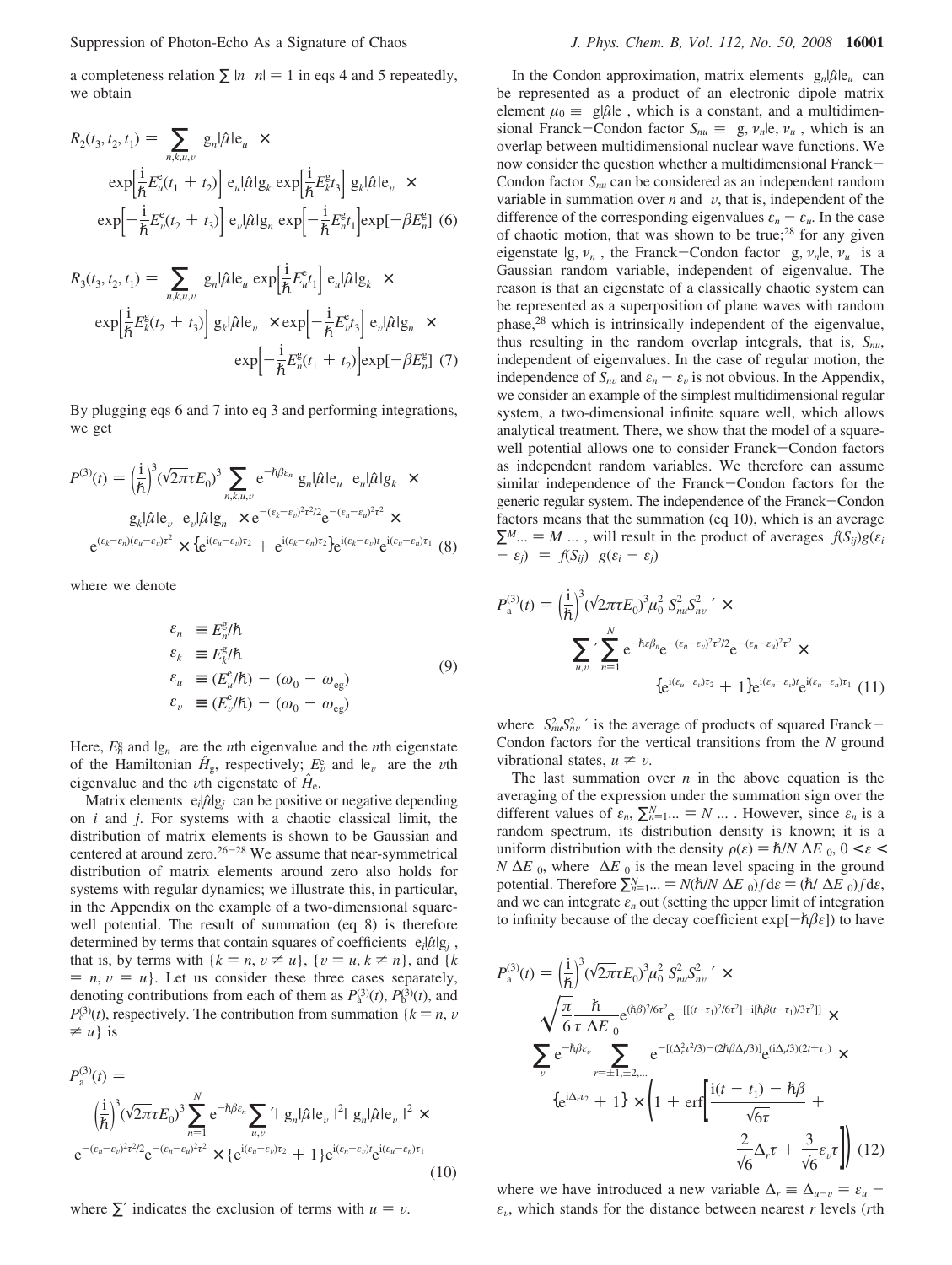nearest-neighbor distance). We can neglect a nonconstant behavior of the error function (boundary effects) in the very small region  $\varepsilon_v \in \{-2\pi/\tau, 2\pi/\tau\}$  and consider the error function in eq 12 as a step function, which equals 1 in the interval  $\varepsilon_v \in$ {0,∞} and 0 outside. Equation 12 thus takes the form

$$
P_{\rm a}^{(3)}(t) = \left(\frac{\rm i}{\hbar}\right)^3 \left(\sqrt{2\pi} \tau E_0\right)^3 \mu_0^2 \left\langle S_{n\nu}^2 S_{n\nu}^2 \right\rangle' \times
$$
  

$$
\sqrt{\frac{\pi}{6}} \frac{\hbar}{\tau \langle \Delta E \rangle_0} e^{(\hbar \beta)^2 / 6\tau^2} e^{-\left[ \left[ (t-\tau_1)^2 / 6\tau^2 \right] - \left[ \left[ \hbar \beta (t-\tau_1) / 3\tau^2 \right] \right] \right]} \times
$$
  

$$
2 \sum_{\nu=0}^{\infty} e^{-\hbar \beta \varepsilon_{\nu}} \sum_{r=\pm 1, \pm 2, \dots} e^{-\left[ (\Delta_r^2 \tau^2 / 3) - (2\hbar \beta \Delta_r / 3) \right]} e^{(i\Delta_r / 3)(2t+\tau_1)} \times
$$
  

$$
\left\{ e^{i\Delta_r \tau_2} + 1 \right\} (13)
$$

Again, the summation over  $v$  is an averaging over the variable  $\varepsilon_v$ . The position in spectrum  $\varepsilon_v$  and the distance to its nearest neighbor  $\Delta_r(v)$  are independent variables and therefore can be averaged out separately. This results in

$$
P_{\rm a}^{(3)}(t) = \left(\frac{\rm i}{\hbar}\right)^3 (\sqrt{2\pi} \tau E_0)^3 \mu_0^2 \langle S_{nu}^2 S_{nu}^2 \rangle' \times
$$
  

$$
\sqrt{\frac{\pi}{6}} \frac{\hbar}{\tau \langle \Delta E \rangle_0} e^{(\hbar \beta)^2 / 6\tau^2} e^{[-[(t-\tau_1)^2 / 6\tau^2] - i[\hbar \beta (t-\tau_1)/3\tau^2]]} \times
$$
  

$$
2(\sum_{\nu=0}^{\infty} e^{-\hbar \beta \varepsilon_{\nu}}) \times \sum_{r=\pm 1, \pm 2, \dots} \langle e^{[-(\Delta_r^2 \tau^2 / 3) - (2\hbar \beta \Delta_r / 3)]} e^{(i\Delta_r / 3)(2t+\tau_1)} \times \langle \{ e^{i\Delta_r \tau_2} + 1 \} \rangle (14)
$$

where the last averaging is due to the summation over  $\nu$ . Since  $\Delta_r$  has different values at different parts of spectrum, then the averaging over v results in the average over  $\Delta_r$ . The latter can be done using nearest-neighbor distribution functions, which are known functions for both Poisson and GOE statistics.15 Thus, we have

$$
\sum_{r=\pm 1,\pm 2,\dots} \langle e^{-[(\Delta_r^2 \tau^2/3)-(2\hbar \beta \Delta_r/3)]} e^{(i\Delta_r/3)(2t+\tau_1)} \{e^{i\Delta_r \tau_2} + 1\} \rangle =
$$
  
2  $\int_0^\infty e^{-[(\Delta^2 \tau^2/3)-(2\hbar \beta \Delta_r/3)]} \left\{ \cos \left[\Delta \left(\frac{2t+\tau_1}{3} + \tau_2\right)\right] + \cos \left[\Delta \left(\frac{2t+\tau_1}{3}\right)\right] \right\} \times \sum_{r=1,2,\dots} \rho_r(\Delta) d\Delta$  (15)

One can see that the statistics energy spectrum enters the above expression as a sum  $\rho(\Delta) = \sum_r \rho_r(\Delta)$ , which is just a two-level density of states.29 For now, we postpone a further consideration of the expression in eq 15 until the next section and continue with the remaining contributions  $P_6^{(3)}(t)$  and  $P_c^{(3)}(t)$ . Denoting the expression in eq 15 with  $F(t)$ , we get the final expression for  $P_{a}^{(3)}(t)$  in the form of

$$
P_{\rm a}^{(3)}(t) = C e^{-\left[\left[(t-\tau_1)^2/6\tau^2\right] - i[\hbar\beta(t-\tau_1)/3\tau^2]\right]} F(t) \tag{16}
$$

where  $C = (i/\hbar)^3[(2\pi)^{1/2}\tau E_0)^3\mu_0^2(\frac{S_n}{\hbar w}S_n^2)'(\pi/6)^{1/2}[2\hbar/\tau(\Delta E)_0][1/\beta(\Delta E)^3]$ <br> $\beta(\Delta E)$ ][1/<sup>2</sup>/<sup>6</sup>/<sup>6</sup>/<sup>2</sup>/<sup>2</sup> is a constant and where we have used  $\sum_{n=0}^{\infty}e^{-\hbar\beta \epsilon_n}$  $\beta \langle \Delta E \rangle e^{(\hbar \beta)^2/6\tau^2}$  is a constant and where we have used  $\sum_{v=0}^{\infty} e^{-\hbar \beta \varepsilon_v}$  $\approx$  1/β $\langle$ Δ*E* $\rangle$  with  $\langle$ Δ*E* $\rangle$  being the mean level spacing in the excited electronic potential surface.

Let us now consider  $P_0^{(3)}(t)$ ; it reads

$$
P_b^{(3)}(t) = \left(\frac{i}{\hbar}\right)^3 \left(\sqrt{2\pi} \tau E_0\right)^3 \sum_{n=1}^N e^{-\hbar \beta \varepsilon_n} \sum_{k,v} |\langle g_n | \hat{\mu} | e_v \rangle|^2 |\langle g_k | \hat{\mu} | e_v \rangle|^2 \times
$$

$$
e^{-(\varepsilon_k - \varepsilon_v)^2 \tau^2 / 2} e^{-(\varepsilon_n - \varepsilon_v)^2 \tau^2} \times \left\{1 + e^{i(\varepsilon_k - \varepsilon_n)\tau_2}\right\} e^{i(\varepsilon_k - \varepsilon_v)t} e^{i(\varepsilon_v - \varepsilon_n)\tau_1} (17)
$$

Using the same assumptions as those in the derivation of  $P_a^{(3)}(t)$ and replacing summations  $\sum_{n=1}^{N}$  and  $\sum_{k=1}^{\infty}$  with the integral (*h*/  $\langle \Delta E \rangle_0$ ) $\int_0^\infty d\varepsilon$ , we get

$$
P_b^{(3)}(t) = C' e^{-[(2t^2 + \tau_1^2/4\tau^2] + i(\hbar\beta\tau_1/2\tau^2)]} \times (1 + e^{-[\tau_2(4t + 2\tau_1 + 3\tau_2)/4\tau^2] + i(\hbar\beta\tau_2/2\tau^2)]})
$$
(18)

where  $C' = (i/\hbar)^3 [(2\pi)^{1/2} \tau E_0)^3 \mu_0^2 \langle S_n^2, S_n^2 \rangle^{\prime} \pi (2)^{1/2} [( \hbar / \tau \langle \Delta E \rangle_0)^2] [1/\beta \langle \Delta E \rangle_0]^2$ <br> $\beta \langle \Delta E \rangle_0^{(\hbar \beta)^2/4\tau^2}$  Obviously the contribution of this term to the  $\beta(\Delta E)$ ]e<sup>(h $\beta$ )<sup>2/4*τ*2</sup>. Obviously, the contribution of this term to the</sup> overall nonlinear polarization is negligible when the conditions of pulse nonoverlapping *t*,  $\tau_1$ ,  $\tau_2 > \tau$  are satisfied.

The last term to consider is  $P_c^{(3)}(t)$ 

$$
P_{\rm c}^{(3)}(t) = 2\left(\frac{\rm i}{\hbar}\right)^3 \left(\sqrt{2\pi}\tau E_0\right)^3 \sum_{n=1}^N e^{-\hbar\beta\varepsilon_n} \sum_{\nu} |\langle g_n|\hat{\mu}|e_{\nu}\rangle|^4 \times
$$

$$
e^{-(3\tau^2/2)(\varepsilon_n - \varepsilon_{\nu})^2} e^{\mathrm{i}(\varepsilon_n - \varepsilon_{\nu})(t - \tau_1)} (19)
$$

which simplifies to

*P*b

$$
P_{\rm c}^{(3)}(t) = 2C \frac{\langle S_{n\nu}^4 \rangle}{\langle S_{n\nu}^2 S_{n\nu}^2 \rangle} e^{-\left[ \left[ (t-\tau_1)^2 / 6\tau^2 \right] - i[\hbar \beta (t-\tau_1)/3\tau^2] \right]} \tag{20}
$$

The overall third-order nonlinear polarization reads

$$
P^{(3)}(t) = P^{(3)}_{a}(t) + P^{(3)}_{b}(t) + P^{(3)}_{c}(t)
$$
  
= 
$$
C e^{-\left[\left[(t-\tau_{1})^{2}/6\tau^{2}\right] - i\left[\hbar\beta(t-\tau_{1})/3\tau^{2}\right]\right]}\left(F(t) + 2\frac{\langle S_{nv}^{4}\rangle}{\langle S_{nv}^{2}\rangle_{nv}^{2}\rangle}\right) + P^{(3)}_{b}(t) (21)
$$

Here, we did not substitute for a small contribution of  $P_0^{(3)}(t)$  in order not to overload the formula. One can see that at  $t = \tau_1$ , we have an echo.

### **III.** *F***(***t***) for Two Types of Statistics**

Obviously,  $F(t)$  carries the information about level statistics in the excited electronic state. We now consider the two cases of statistics separately.

**A. Poisson Statistics.** Systems with regular dynamics possess Poisson nearest-neighbor energy level statistics. For this statistics, energy levels are uncorrelated, and the two-level density of states is uniform

$$
\rho(\omega) = \sum_{r=1,2,...}^{\infty} \rho_r(\omega) = \frac{1}{\langle \Delta E \rangle / \hbar}
$$
 (22)

where 〈∆*E*〉 is a mean level spacing. Thus, *F*(*t*) for systems with regular dynamics reads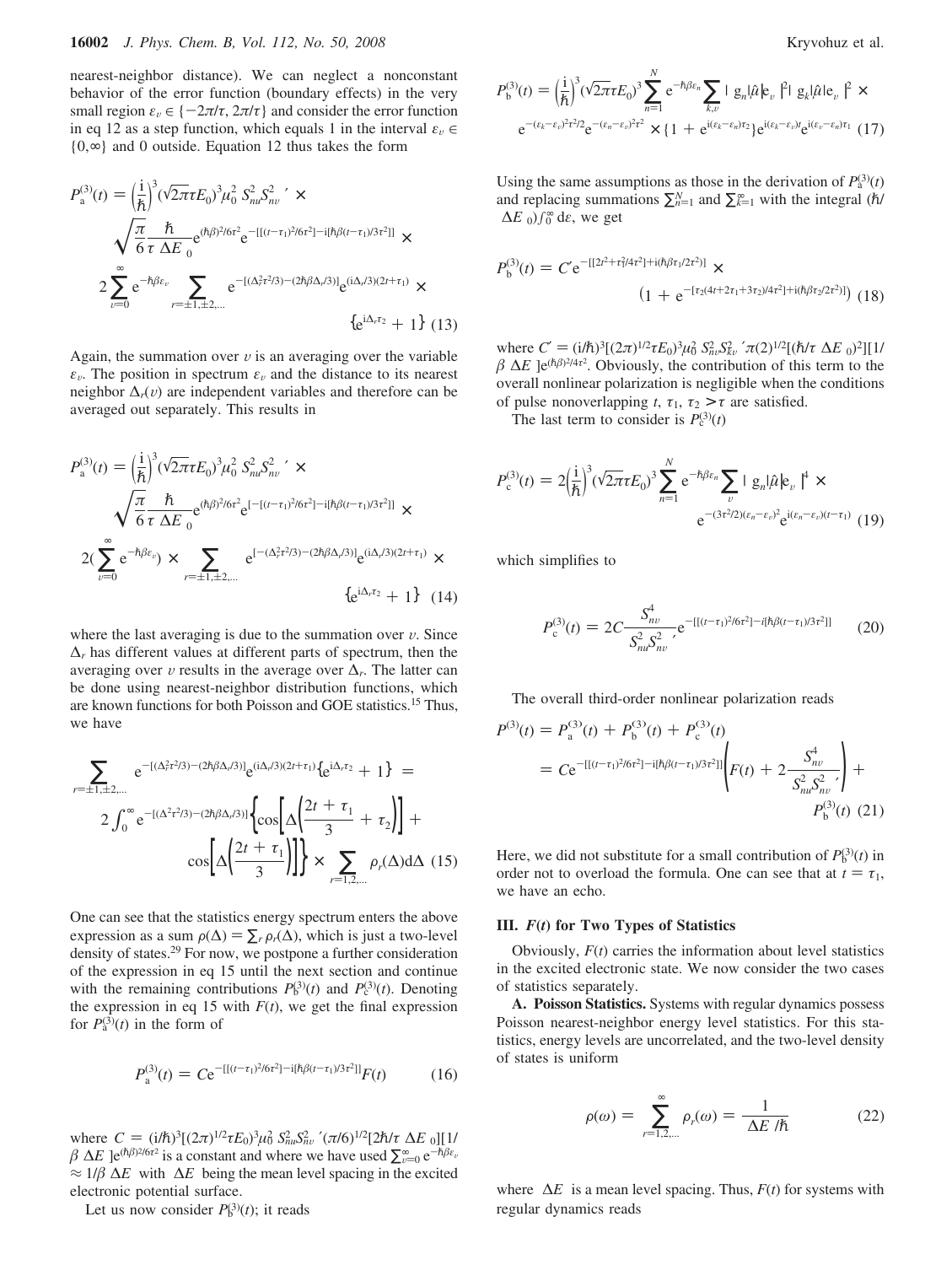Suppression of Photon-Echo As a Signature of Chaos *J. Phys. Chem. B, Vol. 112, No. 50, 2008* **16003**

$$
F(t) = 2\left\{g_{\alpha\tilde{\beta}}\left(\frac{2t + \tau_1 + 3\tau_2}{3\tau}\right) + g_{\alpha\tilde{\beta}}\left(\frac{2t + \tau_1}{3\tau}\right)\right\}
$$
(23)

where

$$
g_{\tilde{\alpha}\tilde{\beta}}(x) = \text{Re}\left\{\frac{\sqrt{3\pi}}{\tilde{\alpha}}e^{-(3/4)(x+i(2\tilde{\beta}/3))^2} \times \left(1 + i\operatorname{erfi}\left[\frac{\sqrt{3}}{2}(x + i(2\tilde{\beta}/3))\right]\right)\right\}
$$
(24)

Here, we have introduced dimensionless parameters  $\tilde{\alpha}$  =  $\tau\langle\Delta E\rangle/\hbar$  and  $\tilde{\beta} = \beta\hbar/\tau$ . The necessary conditions for the photonecho experiment described in this paper look very simple in terms of these parameters; they are

$$
\begin{aligned}\n\widetilde{\alpha} < 1 \\
\widetilde{\alpha}\widetilde{\beta} &\ll 1\n\end{aligned} \tag{25}
$$

The first condition means that the spectral width of the laser pulse should be greater than the mean level spacing in order to excite at least two states to form an excited superposition state, as discussed in the Introduction. The second condition in eq 25, which is  $\beta \langle \Delta E \rangle \ll 1$ , defines the obvious requirement for the allowed temperature; it should be greater than the mean level spacing to populate several levels to form a statistics of levels.

A photon-echo signal measured in experiments is given by<sup>25</sup>

$$
\chi(\tau_1, \tau_2) = \int_0^\infty |P(t)|^2 dt \qquad (26)
$$

Substituting eqs 21 and 23 into the above integral results in monotonically decaying signals shown in Figure 3a,b.

**B. GOE Statistics.** For GOE statistics, the first nearestneighbor distribution function is given by the Wigner distribution<sup>15</sup>

$$
\rho_1(\omega) = \frac{\pi}{2} \frac{\omega \hbar \hbar \exp\{-(\pi/4)[\langle \omega \hbar / \langle \Delta E \rangle \rangle]^2\}}{\langle \Delta E \rangle}
$$
 (27)

where  $\langle \Delta E \rangle$  is a mean level spacing. In this case, the two-level density of states reads<sup>29</sup>

$$
\rho(\omega) = \frac{\hbar}{\langle \Delta E \rangle} \Big( 1 - c^2(\omega) - \frac{\mathrm{d}c(\omega)}{\mathrm{d}\omega} \int_{\omega}^{\infty} c(\omega') \mathrm{d}\omega' \Big) (28)
$$

with  $c(\omega) = \sin[\pi \hbar \omega / \langle \Delta E \rangle]/(\pi \hbar \omega / \langle \Delta E \rangle)$ . Numerical integration of eq 15 with eq 28 gives

$$
F(t) = 2\left\{ f_{\alpha\tilde{\beta}} \left( \frac{2t + \tau_1 + 3\tau_2}{3\tau} \right) + f_{\alpha\tilde{\beta}} \left( \frac{2t + \tau_1}{3\tau} \right) \right\}
$$
(29)

where functions  $f_{\alpha\beta}$  in the range of parameters given by eq 25 can be well-approximated by analytic functions

The plots of  $f_{\alpha\beta}(x)$  and  $g_{\alpha\beta}(x)$  are shown in Figure 4 for different temperatures. One can see that  $f_{\tilde{\alpha}\tilde{\beta}}(x)$  has a clear minimum. Its

$$
f_{\tilde{\alpha}\tilde{\beta}}(x) = g_{\tilde{\alpha}\tilde{\beta}}(x) - \frac{8}{\pi} \text{Re} \left[ \frac{\text{erf}^2 [(\tilde{\alpha}x + \mathrm{i}(2\tilde{\alpha}\tilde{\beta}/3))/3]}{(\tilde{\alpha}x + \mathrm{i}(2\tilde{\alpha}\tilde{\beta}/3))^2} \right] (30)
$$

position is a nonlinear function of parameters  $\tilde{\alpha}$  and  $\beta$ , which can be found numerically; in the range of  $\tilde{\beta} < 0.3$ ,  $0.4 < \tilde{\alpha} < 1$ , it can be given by the approximate formula  $x_{\text{min}} = 1.25(\tilde{\beta}/\tilde{\alpha}^{1.39})$ + (2.61/ $\tilde{\alpha}^{0.2}$ )  $\approx 2.61/\tilde{\alpha}^{0.2}$ . *F*(*t*) for the echo condition  $t = \tau_1$ thus has the minimum at  $t \sim 2.6\tau^{0.8}$ .

Straightforward numerical calculation of the summation in eq 11 was also performed to check the obtained analytical results. For the energy spectrum  $\varepsilon_n$ , 400 levels with the mean level spacing of  $\langle \Delta E \rangle = 1$  were randomly generated on the interval (0, 400〈∆*E*〉) using a uniform distribution function. For the energy spectrum  $\varepsilon_{v,u}$ , in the case of regular motion, the same generation of the spectrum as that above was used. In the case of chaotic motion, 400 level spacings {∆*i*} were generated using the Metropolis algorithm with the Wigner distribution function (eq 27) and  $\langle \Delta E \rangle = 1$ ; the spectrum  $\varepsilon_v$  was then obtained as  $\varepsilon_v$  $= \sum_{i=1}^{v} \Delta_i$ . The result of the summation in eq 11 is given in Figure 5 as a function of *t* for  $\tau = 0.5$ ,  $\tau_1 = t$  (echo condition), and different values of the inverse temperature  $\beta$  and  $\tau_2$ . The variation of  $\tau_2$  does not significantly affect the position of the minimum of  $F(t)$ ; yet, it helps to average out the fluctuations of the numerical results due to a limited number of spectral lines, which may effectively become even smaller at lower temperatures. One can see that for the Wigner nearest-neighbor distribution,  $F(t)$  in Figure 5 has a minimum at  $t = 2.6\tau^{0.8}$  = 1.5, in accordance with the analytical predictions.

Calculation of a signal (eq 26) with eqs 29 and 30 is shown in Figure 3c,d. The  $\chi(\tau_1, \tau_2)$  has a minimum at  $\tau_1 \sim 4\tau$  for any given value of  $\tau_2$ , and its location along  $\tau_1$  axis is independent of *τ*2. We call this minimum a suppression of photon-echo signal.

## **IV. Mixed Spectral Statistics**

It is interesting that the minimum of the photon-echo signal at  $\tau_1 \approx 4\tau$  is not sensitive to the purity of the GOE spectral statistics or the type of correlated level statistics. The level statistics enters the expression for the photon-echo signal (eq 21) as a two-level correlation function  $\rho(\omega)$ . In some sense, the minimum of the photon-echo signal is directly related to the dip in  $\rho(\omega)$  at  $\omega = 0$ . As long as  $\rho(\omega)$  is different from the uniform distribution of completely uncorrelated levels (eq 22), there will be a minimum in the photon-echo signal. For instance, if the spectrum is a mixture of the correlated and the uncorrelated levels, its nearest-neighbor statistics can be described with a Brody distribution, which is an intermediate between the Poisson and the Wigner distributions. The two-level correlation functions will look then as an intermediate between the expressions in eqs 22 and 28. As an example, the two-level density of states shown in the inset of Figure 6 results in the function  $F(t)$  shown in Figure 6. One can see that  $F(t)$  still has a clear minimum in the region of ∼4*τ*. The depth of the minimum is proportional to the strength of the spectral correlation.

Interestingly, the type of the spectral level statistics in the ground electronic state is not important. In the present analysis, we have made an assumption about the random level statistics in the ground electronic state for easier analytical derivations, yet as one can see, the spectroscopic signal, and in particular its minimum, depends only on the term  $P_a^{(3)}(t)$ , which includes only the differences between energy levels  $\varepsilon_u$  and  $\varepsilon_v$  in the excited electronic state and therefore effectively probes only the level statistics of the excited electronic state. We will publish the results on the general level statistics elsewhere.

#### **V. Results and Discussion**

The main result of the present analysis is that the photonecho experiment carried out with the conditions in eq 25 should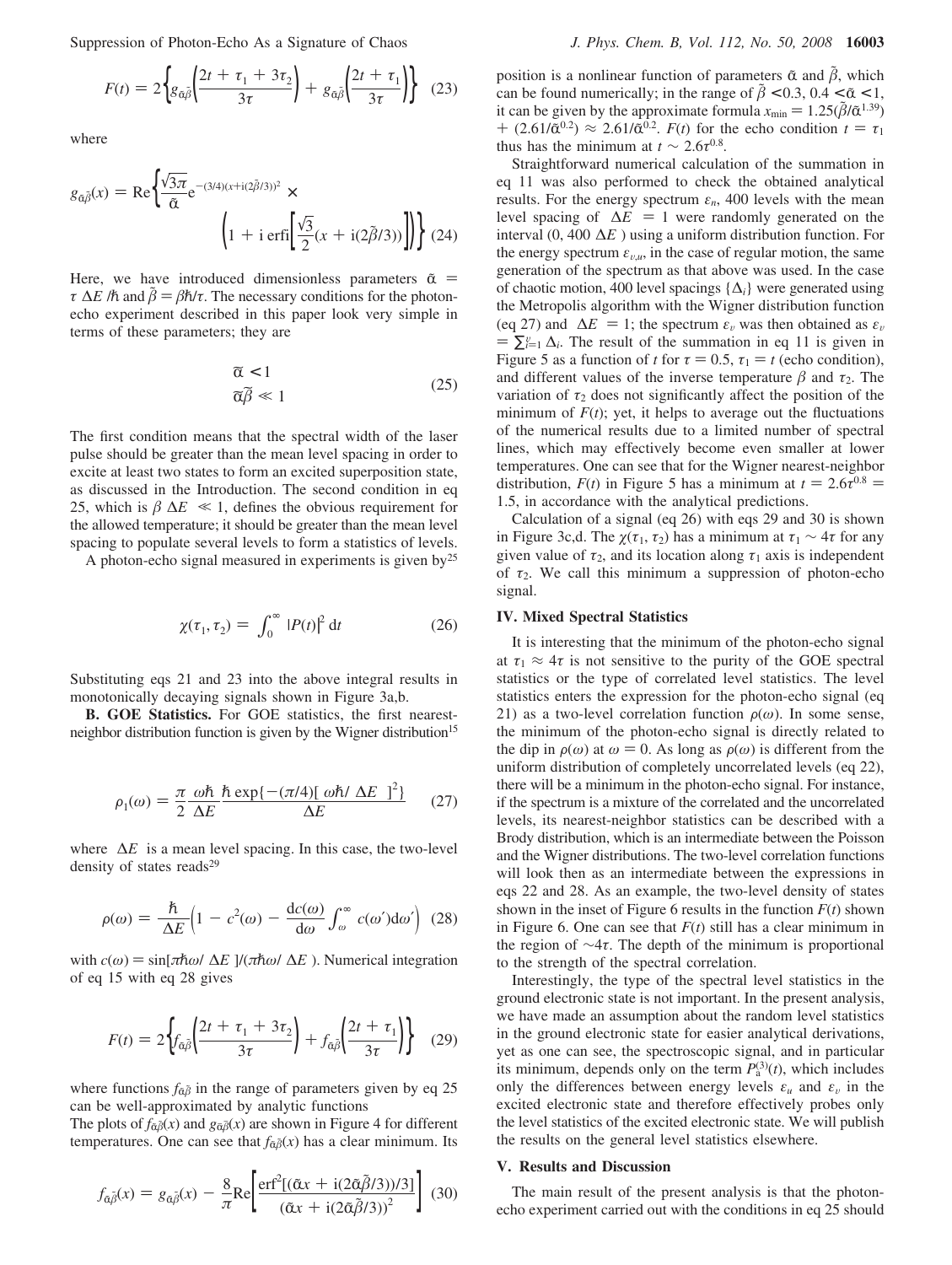

**Figure 3.** Photon-echo signals for regular systems (a,b) and irregular systems (c,d) at a temperature of  $\beta(\Delta E) = 0.05$ . Inset (d) contains plots for increasing values of  $\tau_2$  from the bottom curve to the top curve;  $\tau_2 = \tau$ ,  $5\tau$ ,  $10\tau$ ,  $20\tau$ ,  $\infty$ . The values of the parameters are  $\langle \Delta E \rangle = 1$ ,  $\tau = 0.5$ , and  $\hbar = 1.$ 

result in the suppression of echo-signals at  $\tau_1 \sim 4\tau$  for chaotic systems, where  $\tau$  is a pulse duration. The time interval between second and third laser pulses,  $\tau_2$ , does not influence the location of the signal's minimum along the  $\tau_1$  axis. The suppression can be considerable; the general formula for the ratio  $\chi(\tau_1, \tau_2)/\chi(\infty, \infty)$ near the global minimum  $\tau_1 = 4\tau$  and  $\tau_2 = 0$  at high temperatures,  $\beta \langle \Delta E \rangle \ll 1$ , is

$$
\frac{\chi(4\tau, 0)}{\chi(\infty, \infty)} \approx \left| 1 - \frac{8}{\pi} \frac{\langle S_{nu}^2 S_{nv}^2 \rangle}{\langle S_{nv}^4 \rangle} \left[ 2 \frac{\text{erf}^2 \left( \frac{4\tau}{3} \right)}{(4\tau)^2} \right] \right|^2 \tag{31}
$$

where  $\tau$  has dimensionless units of  $\hbar/\langle\Delta E\rangle$ . We can estimate the ratio assuming  $|S_{nu}|$  and  $|S_{nv}|$  are uncorrelated, uniformly distributed variables; then,  $\langle S_{nu}^2 S_{nv}^2 \rangle / \langle S_{nv}^4 \rangle = \langle S^2 \rangle \langle S^2 \rangle / \langle S^4 \rangle = 5/9$ , which results in  $\left[\frac{\gamma}{4} \cap \frac{\gamma}{2} \right] \to 0$  36 and  $\tau \to 0$ . Thus the which results in  $[\chi(4\tau,0)/\chi(\infty,\infty)] \rightarrow 0.36$  and  $\tau \rightarrow 0$ . Thus, the suppression of the photon-echo signal can be up to 50%.

On the other hand, the photon-echo signal of regular systems  $\chi(\tau_1, \tau_2)$  does not have any minima (Figures 3a,b). Thus, the following conditions always hold:  $\chi(4\tau,\tau_2)/\chi(\infty,\infty) \geq 1$  for regular systems and  $\chi(4\tau,\tau_2)/\chi(\infty,\infty) < 1$  for irregular systems. In real experiments,  $\chi(\tau_1, \tau_2)$  decays to zero due to different broadening mechanisms, but on the time scale of an ultrafast experiment, we can neglect broadening effects and thus consider the long time limit of  $\chi(\tau_1,\tau_2)$  as a constant, which we plot in Figure 3 as  $\chi(\infty, \infty)$ . Since the location of the correlation minimum at  $\tau_1 = 4\tau$  does not depend on  $\tau_2$  (Figure 3d), we can



**Figure 4.** The functions  $f_{\tilde{\alpha}\tilde{\beta}}(x)$  (solid line) and  $g_{\tilde{\alpha}\tilde{\beta}}(x)$  (dashed line) for the different values of the inverse temperature  $\beta = 1/kT$ . The values of the parameters are  $\tilde{\alpha} = 0.5$ ,  $\tilde{\beta} = 2\beta$ ,  $\tau = 0.5$ , and  $\hbar = 1$ . The values of  $\beta$  change from 0 (the bottom solid and dashed plots) to 0.8 (the top solid and dashed plots).

make the above inequalities stronger by averaging over some interval of  $\tau_2$ . The latter averaging can remove experimental nonideality and thus provide more conclusive measurements.

The physics of the observed suppression of the echo signal is similar to the physics for the suppression of the averaged survival probability  $|\langle \psi(0) | \psi(t) \rangle|^2$  discussed in refs 14 and 15. The main idea is that since the energy levels obeying GOE statistics are correlated on the energy scale 〈∆*E*〉, the superposition state  $|\psi(t)\rangle = \sum \exp(-iE_n t/\hbar)|n\rangle$  would remember its initial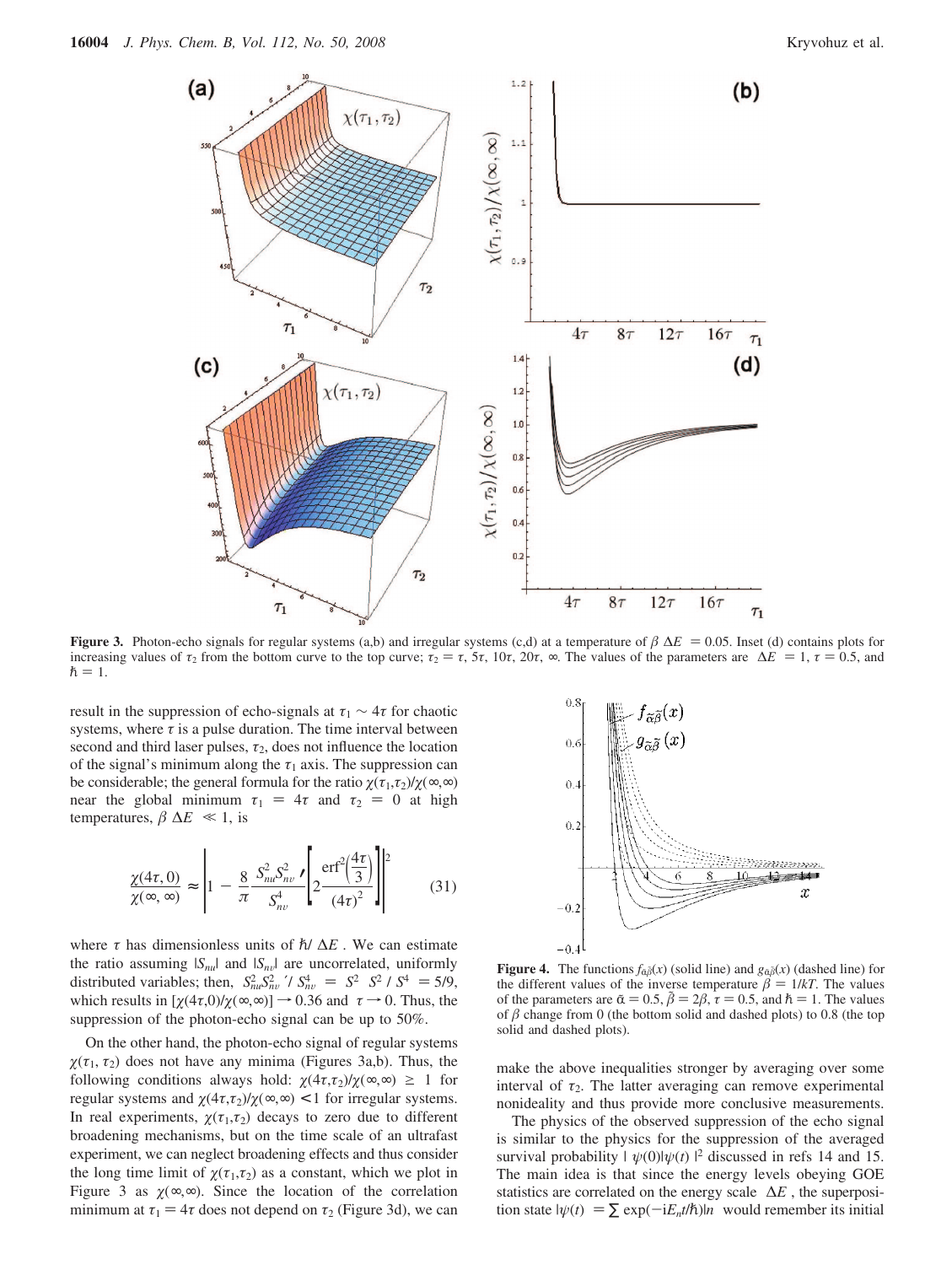

**Figure 5.** The results of the numerical calculation of  $F(t)$  by evaluating the summations in eq 11. The top four curves correspond to the Poisson nearest-neighbor statistics; the bottom four curves correspond to the GOE nearest-neighbor statistics. Solid symbols correspond to  $\beta = 0$ , and open symbols correspond to  $\beta \langle \Delta E \rangle = 0.025$ . Squares (open and solid) represent the results for  $\tau_2 = 2\tau$ , and circles (open and solid) represent the results for  $\tau_2 = 4\tau$ . The other parameters are  $\langle \Delta E \rangle = 1$ ,  $\tau = 0.5$ , and  $\hbar = 1$ .



**Figure 6.**  $F(t)$  for the two-level density of weakly correlated states  $\rho(\omega)$  shown in the inset. The magnitudes of the parameters are  $\tau =$ 0.5,  $\langle \Delta E \rangle = 1$ , and  $\hbar = 1$ .

conditions on the time scale of  $\Delta t = \hbar / \langle \Delta E \rangle$ . This time scale defines the interval of quantum coherence, which will "survive" after the averaging over initial conditions and energy level statistics. During this time,  $|\langle \psi(0)|\psi(t)\rangle|^2$  would behave as a typical quantum dephasing process with oscillatory behavior around its average value due to quantum coherence effects. As a result,  $|\langle \psi(0)|\psi(t)\rangle|^2$  can go below its long time limit (it could have made several oscillations around its long time limit; however, the time of coherence ∆*t* ends up earlier than the second oscillation). For the regular motion, however, the energy levels do not have any correlation, and thus, no time interval ∆*t* of quantum coherence exists after the averaging over the ensemble of levels. Therefore,  $|\psi(t)\rangle$  is not correlated with its initial conditions and decays to its statistical average.

In the proposed experiment, the time domain signature of chaotic motion at  $4\tau$  arises from the minimum of the integrated signal and not from the response function itself. Although the response function is more fundamental since it is invariant under experimental conditions, only its convolution with the electric field yields the results of the present theory. The reason lies in a particular physical mechanism in which we are interested. Each eigenstate in the ground potential surface being irradiated by a laser pulse forms a superposition state in the excited electronic

potential surface. It is the time evolution of a superposition state (when averaged over many mutually incoherent superposition states) that reveals energy level statistics in the excited electronic potential surface. To form a superposition state, we need an explicit presence of a shaped laser field in our theory. Since the information about level statistics is determined by a superposition state and the latter is determined by the parameters of a laser pulse, the information on level statistics should be determined by the parameters of the laser pulse. This is exactly what we have in our theory; the minimum of the photon-echo signal is located at approximately four pulse durations. The total number of the excited eigenstates  $N_e$  in the excited electronic potential is equal to the number of initially populated eigenstates  $N_{\rm g}$  in the ground electronic potential multiplied by the ratio of the mean level spacings in the ground electronic potential and that in the excited electronic potential,  $N_e = N_g \langle \Delta E \rangle_0 / \langle \Delta E \rangle$ . To have good statistics, we need to populate a considerable number of ground states  $N_g \gg 1$ , which suggests performing the experiment at high temperatures, that is,  $\beta \langle \Delta E \rangle_0 \ll 1$ .

### **VI. Conclusions**

In this paper, we have shown that information about level statistics can be extracted from a time domain signal of the photon-echo experiment. Correlated (GOE) statistics of level spacings results in a suppressed photon-echo signal at  $\tau_1 = 4\tau$ , whereas Poisson level statistics does not show a dip in the intensity of a signal. The main advantage of the proposed experiment is the implication of a nonlinear photon-echo technique which may overcome both homogeneous and inhomogeneous energy level broadening. The possibility to conduct the experiment for thermal ensembles makes it easy for practical applications.

**Acknowledgment.** We thank the anonymous reviewers for their valuable comments and suggestions and professor Bob Field for stimulating discussions. The research reported here is supported by Camille & Henry Dreyfus Foundation and by the U.S. Army through the Institute of Soldier Nanotechnologies at MIT.

#### **Appendix**

In this appendix, we consider the simplest case of a multidimensional anharmonic system with regular dynamics, a two-dimensional infinite square-well potential,  $-L_x/2 < x < L_x/2$ and  $-L_y/2 < y < L_y/2$ . Its eigenstates and eigenvalues are known to be

$$
\Psi_{n_x, n_y} = \sqrt{\frac{4}{L_x L_y}} \sin \left[ \frac{\pi n_x (x - L_x/2)}{L_x} \right] \sin \left[ \frac{\pi n_y (y - L_y/2)}{L_y} \right]
$$
\n
$$
E_{n_x, n_y} = \frac{\pi^2 \hbar^2}{2m} \left[ \left( \frac{n_x}{L_x} \right)^2 + \left( \frac{n_y}{L_y} \right)^2 \right] \tag{32}
$$

For the irrational ratio of  $L_x$  and  $L_y$ , the simple quadratic spectrum (eq 32) forms a random spectrum and results in a Poisson nearest-neighbor distribution. In the present analysis, we took  $L_x = 2^{1/8}L_y$  since it yields a Poisson distribution for the first 100 levels.

In application to the two-electronic-state problem considered in the present paper, we represent the ground electronic potential surface as a two-dimensional square well and the excited electronic surface with a two-dimensional square well twice the size,  $L_x = 2L_x$  and  $L_y = 2L_y$ ; see Figure 7. We numerate energy levels  $E_i \equiv E_{n_x,n_y}$ ,  $i = 1, 2, 3,...$  in the ground well and  $E_j \equiv$ <br> $E_i$   $i = 1, 2, 3,...$  in the upper well in ascending order. The  $E_{n_{\hat{x}},n_{\hat{y}}}$ ,  $j = 1, 2, 3,...$  in the upper well in ascending order. The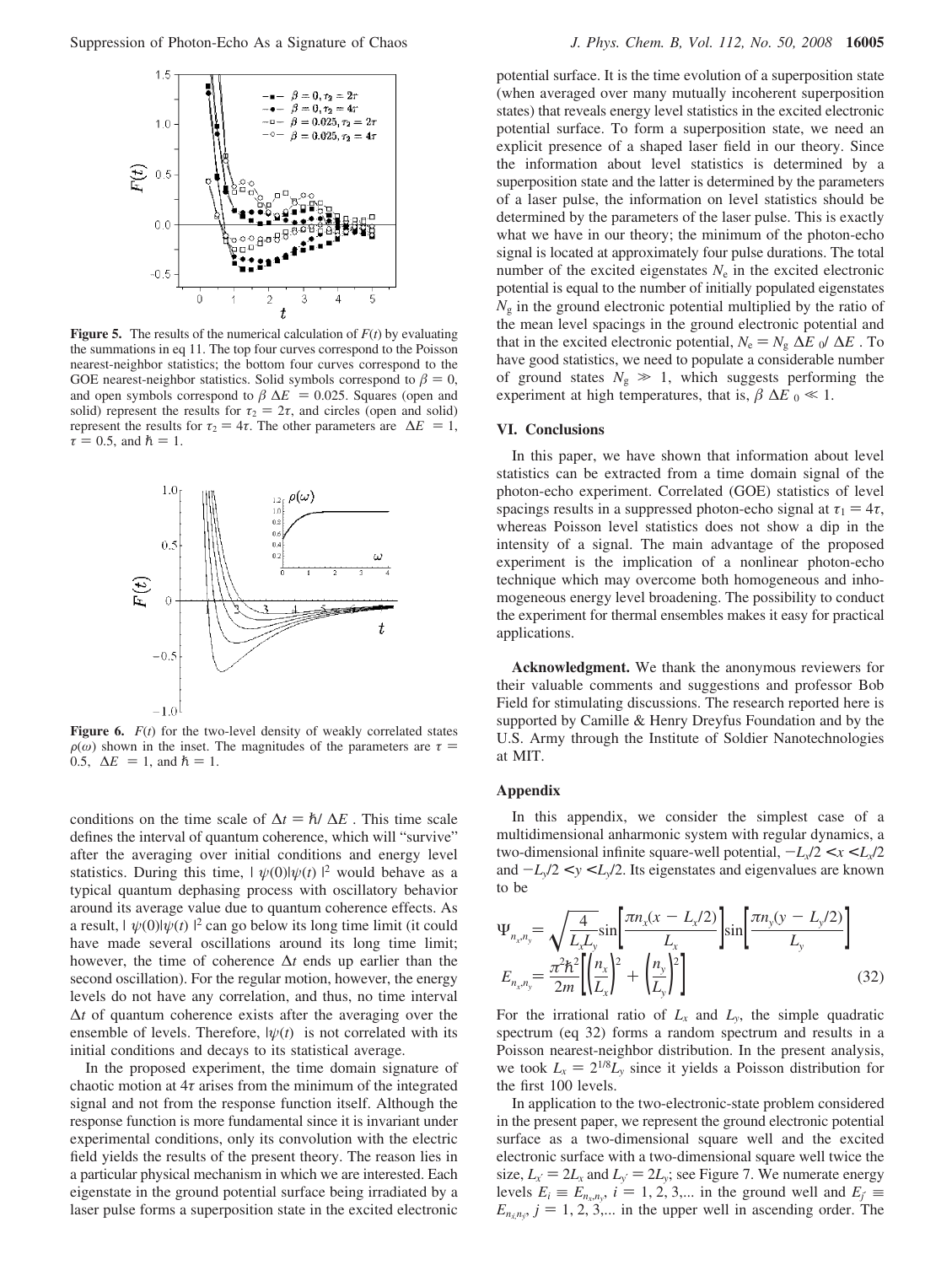

**Figure 7.** The model of a two-electronic-state system with twodimensional square-well potential surfaces. Only one dimension, *x*, is shown in the figure. Numbers along the vertical axis numerate energy levels. A laser pulse with a spectral width of ∆Ω and a frequency of *ω*<sub>0</sub> excites energy states *E<sub>n'<sub>λ</sub>*</sub>,*n'<sub>λ</sub>*</sub> which are in the range of *E*  $n_{x}$ ,*n<sub>i</sub>* + *hω*<sub>0</sub>  $\pm$   $\hbar\Delta\Omega/2$ .

Franck-Condon factors  $S_{ij}$  of the overlap of states  $\Psi_{n_x,n_y}$  and  $\Psi_{n_i n_j}$  that correspond to the two eigenvalues  $E_i$  and  $E_j$ , respectively, are

$$
S_{ij} = 2s(n_x, n_x')s(n_y, n_y')
$$
 (33)

where

$$
s(n, n') = \begin{cases} \frac{1}{2}\cos(\frac{\pi n}{2}) & \text{if } n' = 2n\\ \frac{4n(\sin(\pi n'/4) - \cos(\pi n)\sin(3\pi n'/4))}{\pi(4n^2 - n^2)} & \text{if } n' \neq 2n \end{cases}
$$
(34)

If initially an *i*th eigenstate with an eigenvalue  $E_i$  is populated in the ground potential well, a laser pulse with a spectral width ∆Ω and frequency *ω*<sup>0</sup> will excite eigenstates in the upper potential well with eigenvalues  $E_j'$  that fit into the energy range of  $E_i + \hbar \omega_0 \pm \hbar \Delta \Omega/2$ ; see Figure 7. We can thus predict all of the Franck-Condon factors  $S_{ij}$  which are involved in the excitation from the state  $|i\rangle$ ; there will be, on average,  $\hbar \Delta \Omega$ /  $\langle \Delta E' \rangle$  of them, where  $\langle \Delta E' \rangle$  is the mean level spacing in the upper potential well. In numerical analysis, we used  $L_x = 1$ ,  $\pi^2 \hbar^2 / 2m = 1$ ,  $\langle \Delta E \rangle = 1.8$ ,  $\langle \Delta E' \rangle = 0.45$ , and  $\Delta \Omega = 4$ , and the difference between  $\hbar \omega_0$  and the energy gap between the bottoms of potential wells is equal to 10. The Franck-Condon factors involved in the process of excitation from the first 200 states of the ground potential well are shown in Figure 8. Only the overlap integrals between the states which have eigenvalues within the spectral window  $\Delta\Omega$  of the laser pulse are considered. From Figure 8a,c, one can see that there is no correlation between the eigenvalues, or indices *i* and *j*, and the values of the Franck-Condon factors  $S_{ij}$ . Figure 8c also shows that, for the considered square-well model, the values of the overlap integrals are symmetrically distributed around zero. We thus



**Figure 8.** Franck-Condon factors  $S_{ij}$  for the pair of ground and excited two-dimensional infinite square-well potentials. (a) The overlap integral between the *i*th eigenfunction of the ground potential well and the *j*th eigenfunction of the upper potential well; circles correspond to  $i = 1$ , squares to  $i = 46$ , diamonds to  $i = 91$ , up-triangles to  $i = 136$ , and down-triangles to  $i = 181$ ; only those *j*'s with the corresponding eigenvalues that fit into the laser pulse's spectral window are presented (the integer numbers along the *j*-axis do not correspond to the actual values of *j* but only count the number of *j* states that fit into the spectral window). (b) The occurrence frequencies of the values of the overlap integrals  $S_{ij}$  for the first 200 eigenstates of the ground well (the upper eigenstates are picked as in case (a)). (c) The dependence of the mean square of the Franck-Condon factor averaged over the possible values of *j*, that is, over the eigestates of the upper potential which overlaps with the eigenstates of the ground potential, as discribed in case (a), as a function of the ground potential eigenstate *i*.

can consider eigenvalues and Franck-Condon factors to be uncorrelated.

#### **References and Notes**

(1) Berry, M. V.; Tabor, M. *Proc. R. Soc. London, Ser. A* **1977**, *356*, 375.

- (2) Lombardi, M.; Labastie, P.; Bordas, M. C.; Broyer, M. *Ber. Bunsen-Ges. Phys. Chem.* **1988**, *92*, 387.
- (3) Lombardi, M.; Labastie, P.; Bordas, M. C.; Broyer, M. *J. Chem. Phys.* **1988**, *89*, 3479. (4) Haller, E.; Koppel, H.; Cederbaum, L. S. *Phys. Re*V*. Lett.* **<sup>1984</sup>**,
- *52*, 1665. (5) Seligman, T. H.; Verbaarschot, J. J. M.; Zirnbauer, M. R. *Phys.*
- *Re*V*. Lett.* **<sup>1984</sup>**, *<sup>53</sup>*, 215. (6) Sunberg, R. L.; Abramson, E.; Kinsey, J. L.; Field, R. W. *J. Chem.*
- *Phys.* **1985**, *83*, 466.
- (7) Chen, Y.; Hallet, S.; Jonas, D. M.; Kinsey, J. L.; Field, R. W. *J. Opt. Soc. Am. B* **1990**, *7*, 1805.
	- (8) Delon, A.; Jost, R.; Lombardi, M. *J. Chem. Phys.* **1991**, *95*, 5701.